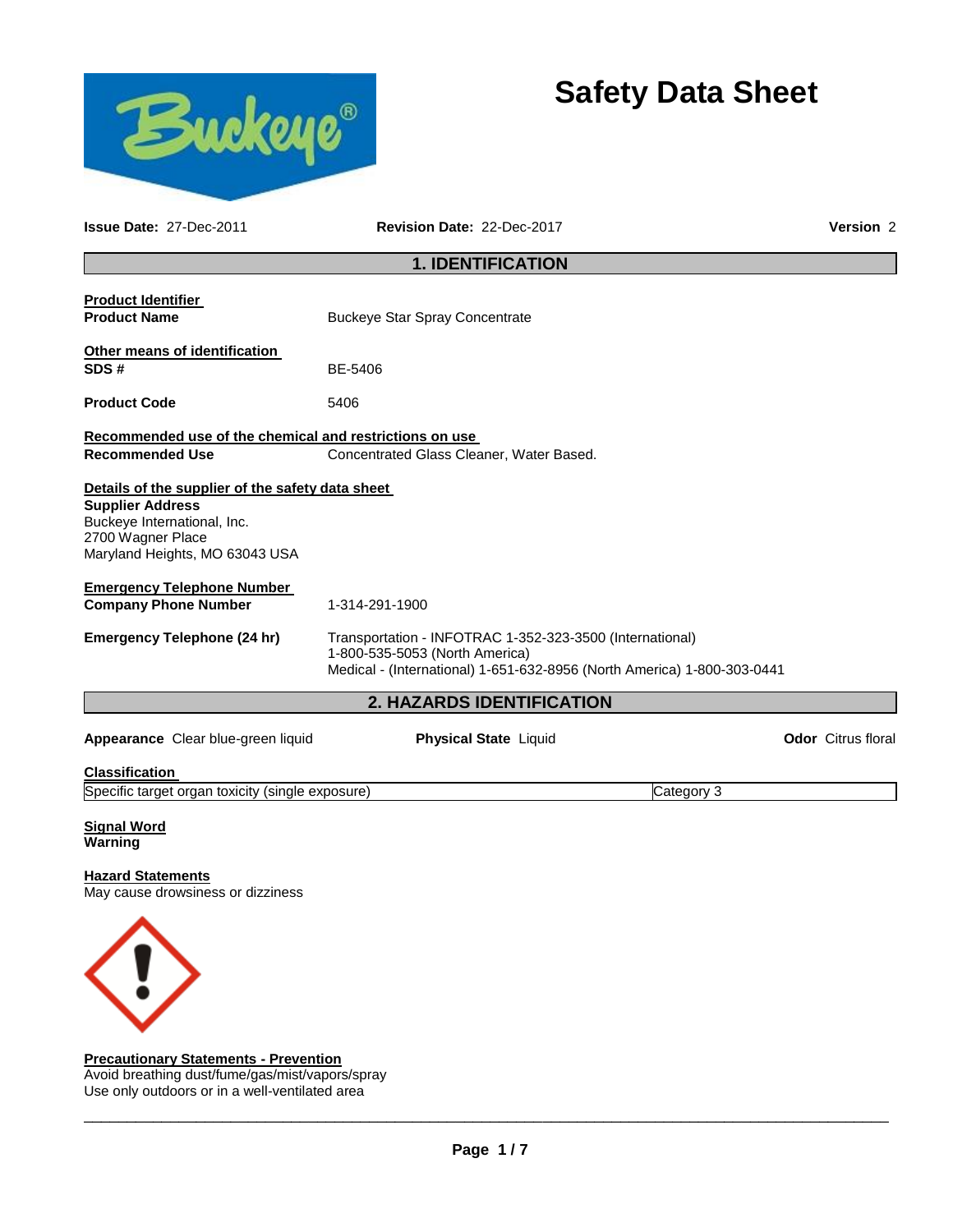#### **Precautionary Statements - Response**

IF INHALED: Remove victim to fresh air and keep at rest in a position comfortable for breathing Call a poison center or doctor/physician if you feel unwell

#### **Precautionary Statements - Storage**

Store in a well-ventilated place. Keep container tightly closed Store locked up

#### **Precautionary Statements - Disposal**

Dispose of contents/container to an approved waste disposal plant

## **3. COMPOSITION/INFORMATION ON INGREDIENTS**

\_\_\_\_\_\_\_\_\_\_\_\_\_\_\_\_\_\_\_\_\_\_\_\_\_\_\_\_\_\_\_\_\_\_\_\_\_\_\_\_\_\_\_\_\_\_\_\_\_\_\_\_\_\_\_\_\_\_\_\_\_\_\_\_\_\_\_\_\_\_\_\_\_\_\_\_\_\_\_\_\_\_\_\_\_\_\_\_\_\_\_\_\_

| <b>Chemical Name</b>              | <b>CAS No</b> | Weight-% |
|-----------------------------------|---------------|----------|
| Water                             | 7732-18-5     |          |
| Propylene glycol monomethyl ether | 107-98-2      | 20       |
| Alpha Olefin Sulfonate            | 68784-79-2    |          |

\*\*If Chemical Name/CAS No is "proprietary" and/or Weight-% is listed as a range, the specific chemical identity and/or percentage of composition has been withheld as a trade secret.\*\*

## **4. FIRST-AID MEASURES**

#### **First Aid Measures**

| <b>Eye Contact</b>                  | Rinse immediately with plenty of water, also under the eyelids, for at least 15 minutes. Call<br>a physician if irritation persists.                             |
|-------------------------------------|------------------------------------------------------------------------------------------------------------------------------------------------------------------|
| <b>Skin Contact</b>                 | Wash skin with soap and water. If skin irritation persists, call a physician.                                                                                    |
| <b>Inhalation</b>                   | IF INHALED: Remove victim to fresh air and keep at rest in a position comfortable for<br>breathing. Call a poison center or doctor/physician if you feel unwell. |
| Ingestion                           | Drink 2-3 large glasses of water. Do not induce vomiting. Call a physician. Never give<br>anything by mouth to an unconscious person.                            |
| Most important symptoms and effects |                                                                                                                                                                  |
| <b>Symptoms</b>                     | May cause drowsiness or dizziness. Eye contact may cause redness or burning sensation.<br>May cause redness of skin or a warming sensation.                      |
|                                     | Indication of any immediate medical attention and special treatment needed                                                                                       |
| <b>Notes to Physician</b>           | Treat symptomatically.                                                                                                                                           |

## **5. FIRE-FIGHTING MEASURES**

#### **Suitable Extinguishing Media**

Use extinguishing measures that are appropriate to local circumstances and the surrounding environment.

## **Specific Hazards Arising from the Chemical**

Combustion products may be toxic.

## **Hazardous Combustion Products** Carbon oxides. Oxides of sulfur.

#### **Protective equipment and precautions for firefighters**

As in any fire, wear self-contained breathing apparatus pressure-demand, MSHA/NIOSH (approved or equivalent) and full protective gear.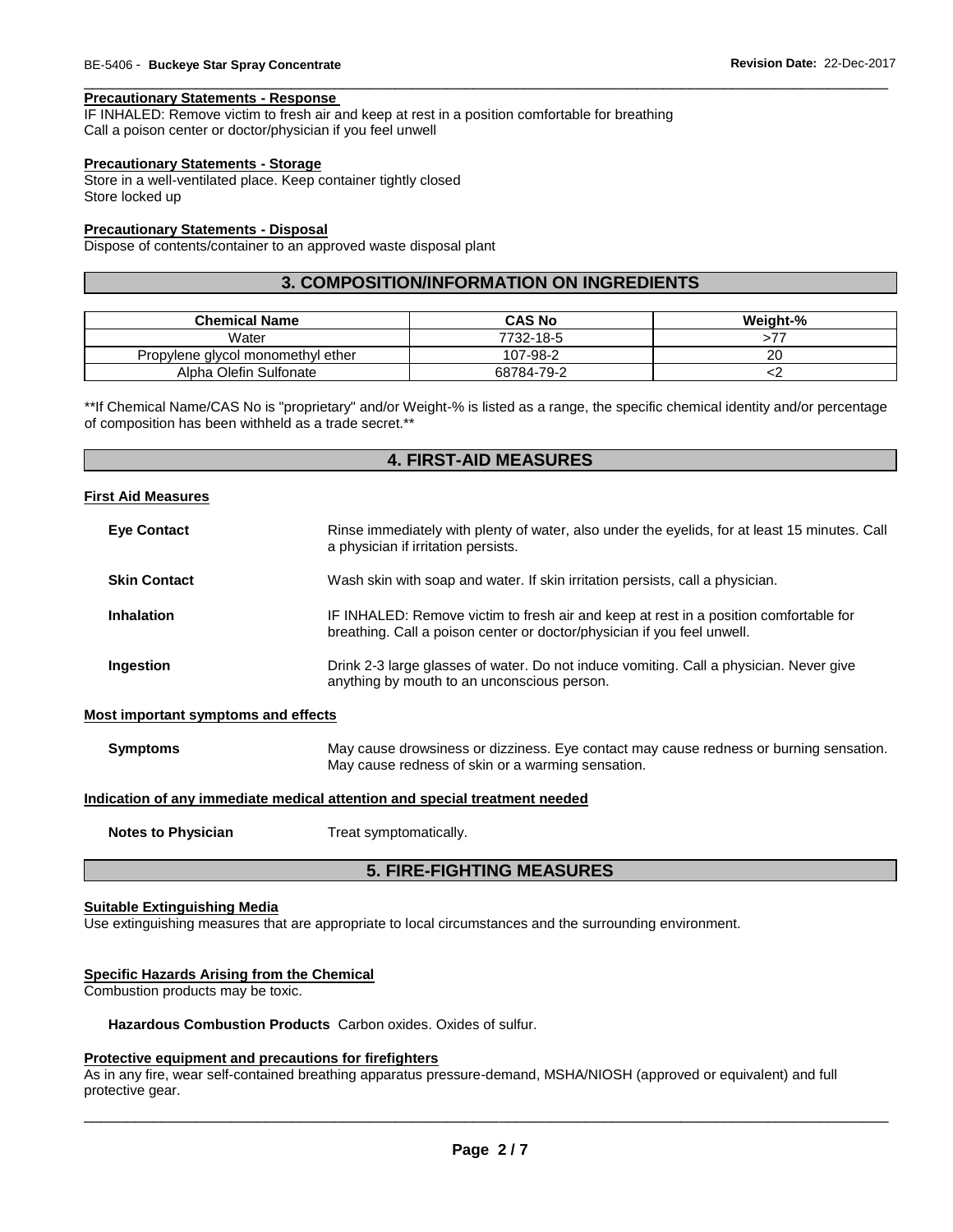## \_\_\_\_\_\_\_\_\_\_\_\_\_\_\_\_\_\_\_\_\_\_\_\_\_\_\_\_\_\_\_\_\_\_\_\_\_\_\_\_\_\_\_\_\_\_\_\_\_\_\_\_\_\_\_\_\_\_\_\_\_\_\_\_\_\_\_\_\_\_\_\_\_\_\_\_\_\_\_\_\_\_\_\_\_\_\_\_\_\_\_\_\_ **6. ACCIDENTAL RELEASE MEASURES Personal precautions, protective equipment and emergency procedures Personal Precautions Use personal protective equipment as required. Environmental Precautions** Prevent from entering into soil, ditches, sewers, waterways and/or groundwater. See Section 12, Ecological Information. See Section 13: DISPOSAL CONSIDERATIONS. **Methods and material for containment and cleaning up Methods for Containment** Prevent further leakage or spillage if safe to do so. **Methods for Clean-Up** Pick up with mop, wet/dry vac, or absorbent material. Rinse area with clear water and allow floor to dry before allowing traffic. **7. HANDLING AND STORAGE Precautions for safe handling Advice on Safe Handling** Handle in accordance with good industrial hygiene and safety practice. Avoid contact with skin, eyes or clothing. Use personal protection recommended in Section 8. Avoid breathing dust/fume/gas/mist/vapors/spray. Use only outdoors or in a well-ventilated area. **Conditions for safe storage, including any incompatibilities Storage Conditions Keep container tightly closed and store in a cool, dry and well-ventilated place. Keep** container closed when not in use. Store at room temperature. Store locked up.

## **Incompatible Materials** Chlorine bleach.

## **8. EXPOSURE CONTROLS/PERSONAL PROTECTION**

## **Exposure Guidelines**

| <b>Chemical Name</b>                          | <b>ACGIH TLV</b>              | <b>OSHA PEL</b>                                                                                                                  | <b>NIOSH IDLH</b>                                                                |
|-----------------------------------------------|-------------------------------|----------------------------------------------------------------------------------------------------------------------------------|----------------------------------------------------------------------------------|
| Propylene glycol monomethyl ether<br>107-98-2 | STEL: 150 ppm<br>TWA: 100 ppm | (vacated) TWA: 100 ppm<br>(vacated) TWA: $360 \text{ mg/m}^3$<br>(vacated) STEL: 150 ppm<br>(vacated) STEL: $540 \text{ ma/m}^3$ | TWA: 100 ppm<br>TWA: $360 \text{ mg/m}^3$<br>STEL: 150 ppm<br>STEL: 540 mg/m $3$ |

## **Appropriate engineering controls**

**Engineering Controls** Ensure adequate ventilation, especially in confined areas. Eyewash stations. Showers.

## **Individual protection measures, such as personal protective equipment**

- **Eye/Face Protection Risk of contact: Wear approved safety goggles.**
- **Skin and Body Protection** Rubber gloves. Suitable protective clothing.
- **Respiratory Protection** Use in well-ventilated area.

**General Hygiene Considerations** Handle in accordance with good industrial hygiene and safety practice.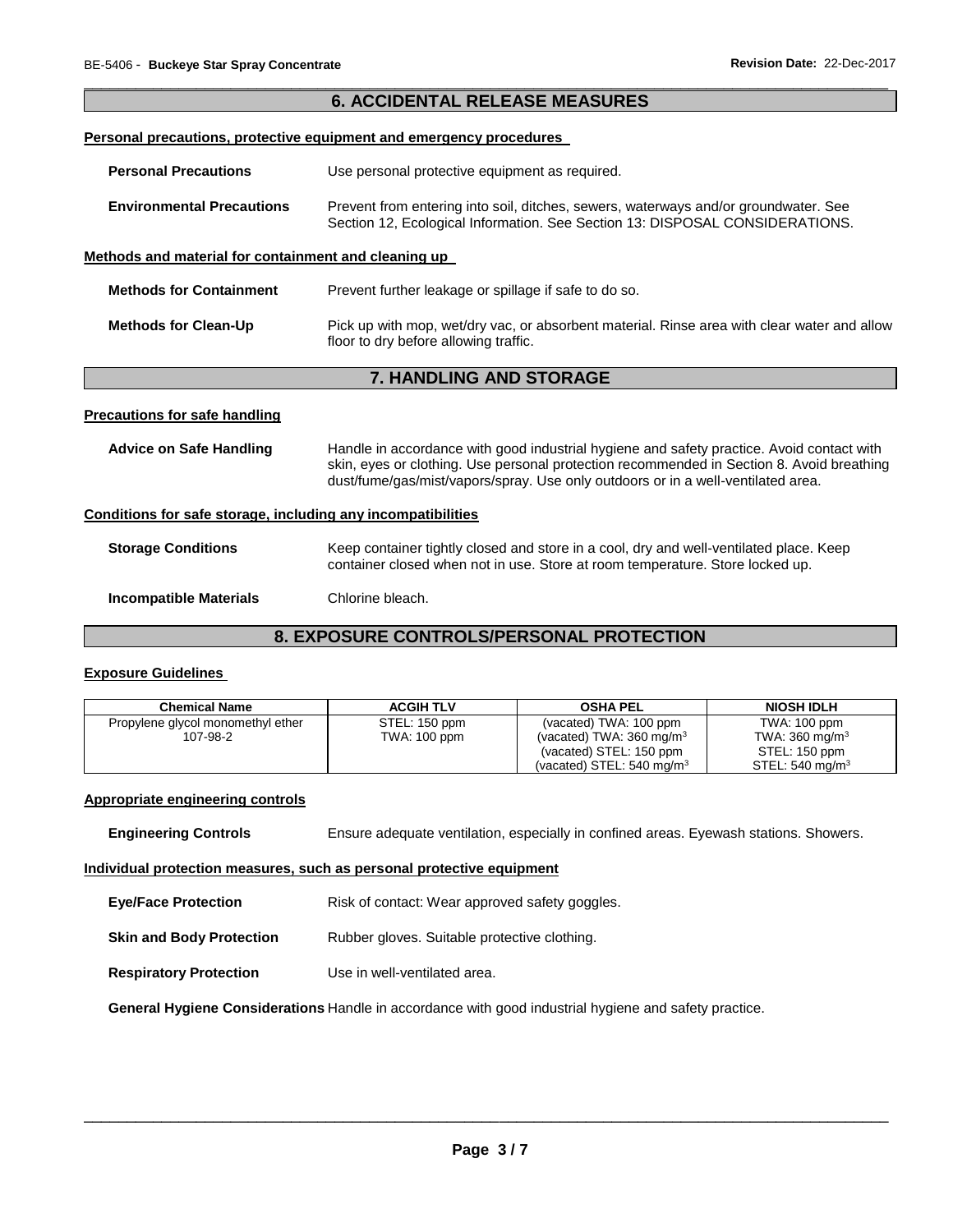## \_\_\_\_\_\_\_\_\_\_\_\_\_\_\_\_\_\_\_\_\_\_\_\_\_\_\_\_\_\_\_\_\_\_\_\_\_\_\_\_\_\_\_\_\_\_\_\_\_\_\_\_\_\_\_\_\_\_\_\_\_\_\_\_\_\_\_\_\_\_\_\_\_\_\_\_\_\_\_\_\_\_\_\_\_\_\_\_\_\_\_\_\_ **9. PHYSICAL AND CHEMICAL PROPERTIES**

## **Information on basic physical and chemical properties**

| <b>Physical State</b><br>Appearance<br><b>Color</b>                  | Liquid<br>Clear blue-green liquid<br>Blue-green                 | Odor<br><b>Odor Threshold</b> | Citrus floral<br>Not determi |
|----------------------------------------------------------------------|-----------------------------------------------------------------|-------------------------------|------------------------------|
| <b>Property</b><br>рH                                                | <b>Values</b><br>$8.0 - 9.0$ (conc.)<br>6.0-7.0 (1:40 dilution) | Remarks • Method              |                              |
| <b>Melting Point/Freezing Point</b>                                  | Not determined                                                  |                               |                              |
| <b>Boiling Point/Boiling Range</b>                                   | 100 °C / 212 °F                                                 |                               |                              |
| <b>Flash Point</b>                                                   | None                                                            | Tag Closed Cup                |                              |
| <b>Evaporation Rate</b>                                              | 1.0                                                             | (Water = 1)                   |                              |
| <b>Flammability (Solid, Gas)</b>                                     | Liquid-Not Flammable                                            |                               |                              |
| <b>Upper Flammability Limits</b>                                     | Not Applicable                                                  |                               |                              |
| <b>Lower Flammability Limit</b>                                      | Not Applicable                                                  |                               |                              |
| <b>Vapor Pressure</b>                                                | Not determined                                                  |                               |                              |
| <b>Vapor Density</b>                                                 | Not determined                                                  |                               |                              |
| <b>Specific Gravity</b>                                              | 1.00                                                            |                               |                              |
| <b>Water Solubility</b>                                              | Infinite                                                        |                               |                              |
| Solubility in other solvents                                         | Not determined                                                  |                               |                              |
| <b>Partition Coefficient</b>                                         | Not determined<br>Not determined                                |                               |                              |
| <b>Auto-ignition Temperature</b><br><b>Decomposition Temperature</b> | Not determined                                                  |                               |                              |
| <b>Kinematic Viscosity</b>                                           | Not determined                                                  |                               |                              |
| <b>Dynamic Viscosity</b>                                             | Not determined                                                  |                               |                              |
| <b>Explosive Properties</b>                                          | Not determined                                                  |                               |                              |
| <b>Oxidizing Properties</b>                                          | Not determined                                                  |                               |                              |
|                                                                      |                                                                 |                               |                              |

**Odor Threshold** Not determined

#### **Remarks • Method**

## **10. STABILITY AND REACTIVITY**

#### **Reactivity**

Not reactive under normal conditions.

#### **Chemical Stability**

Stable under recommended storage conditions.

## **Possibility of Hazardous Reactions**

None under normal processing.

**Hazardous Polymerization** Hazardous polymerization does not occur.

## **Conditions to Avoid**

Keep separated from incompatible substances. Keep out of reach of children.

## **Incompatible Materials**

Chlorine bleach.

#### **Hazardous Decomposition Products**

Carbon oxides. Sulfur oxides.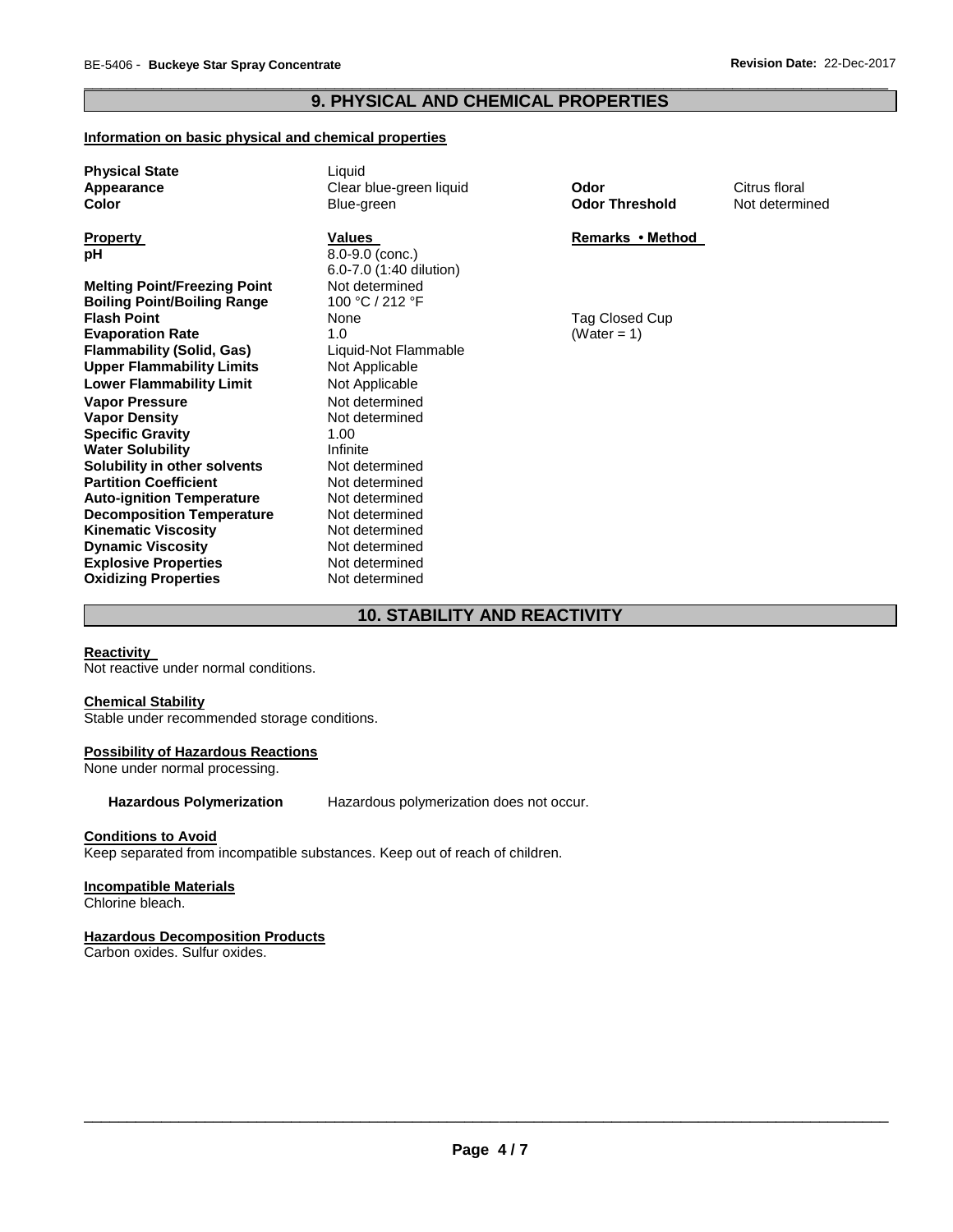## \_\_\_\_\_\_\_\_\_\_\_\_\_\_\_\_\_\_\_\_\_\_\_\_\_\_\_\_\_\_\_\_\_\_\_\_\_\_\_\_\_\_\_\_\_\_\_\_\_\_\_\_\_\_\_\_\_\_\_\_\_\_\_\_\_\_\_\_\_\_\_\_\_\_\_\_\_\_\_\_\_\_\_\_\_\_\_\_\_\_\_\_\_ **11. TOXICOLOGICAL INFORMATION**

## **Information on likely routes of exposure**

| <b>Product Information</b> |                                    |
|----------------------------|------------------------------------|
| <b>Eye Contact</b>         | Avoid contact with eyes.           |
| <b>Skin Contact</b>        | Avoid contact with skin.           |
| <b>Inhalation</b>          | May cause drowsiness or dizziness. |
| Ingestion                  | Do not ingest.                     |

## **Component Information**

| <b>Chemical Name</b>                          | Oral LD50           | <b>Dermal LD50</b>      | <b>Inhalation LC50</b>                                |
|-----------------------------------------------|---------------------|-------------------------|-------------------------------------------------------|
| Propylene glycol monomethyl ether<br>107-98-2 | Rat<br>= 5200 mg/kg | Rabbit<br>= 13000 mg/kg | $(Rat)$ 4 h > 24 mg/L $($<br>$I = 54.6$ mg/L (<br>Rat |

## **Information on physical, chemical and toxicological effects**

**Symptoms** Please see section 4 of this SDS for symptoms.

## **Delayed and immediate effects as well as chronic effects from short and long-term exposure**

- **Carcinogenicity** This product does not contain any carcinogens or potential carcinogens as listed by OSHA, IARC or NTP.
- **STOT - single exposure** May cause drowsiness or dizziness.

## **Numerical measures of toxicity**

Not determined

## **12. ECOLOGICAL INFORMATION**

## **Ecotoxicity**

The product is not classified as environmentally hazardous. However, this does not exclude the possibility that large or frequent spills can have a harmful or damaging effect on the environment.

## **Component Information**

| <b>Chemical Name</b>                             | Algae/aguatic plants | Fish                                                                                                | <b>Toxicity to</b><br>microorganisms | <b>Crustacea</b>                       |
|--------------------------------------------------|----------------------|-----------------------------------------------------------------------------------------------------|--------------------------------------|----------------------------------------|
| Propylene glycol<br>monomethyl ether<br>107-98-2 |                      | 20.8: 96 h Pimephales<br>promelas g/L LC50 static<br>4600 - 10000: 96 h<br>Leuciscus idus mg/L LC50 |                                      | 23300: 48 h Daphnia magna<br>mg/L EC50 |
|                                                  |                      | static                                                                                              |                                      |                                        |

#### **Persistence/Degradability**

Not determined.

## **Bioaccumulation**

Not determined.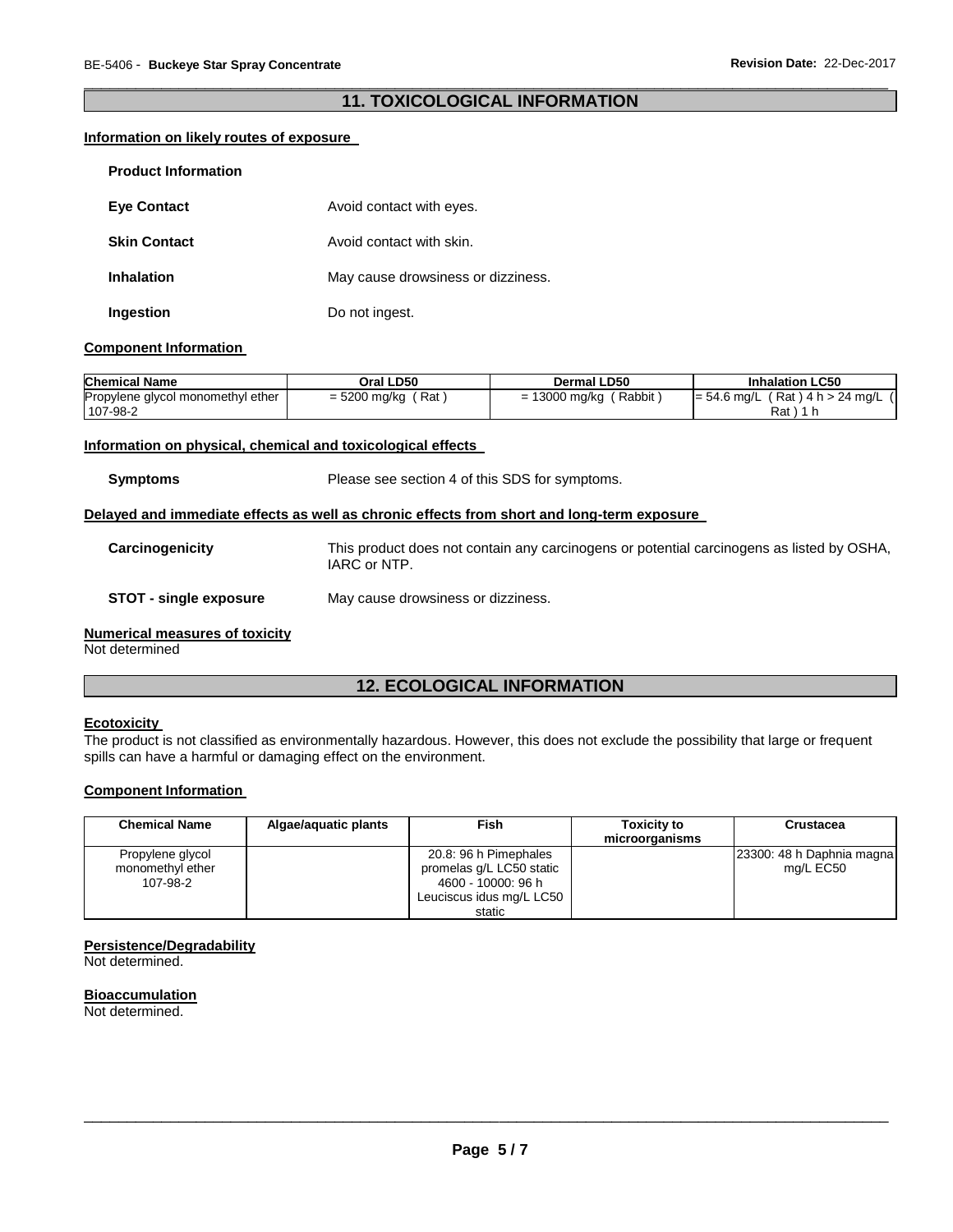## **Mobility**

| <b>Chemical Name</b>              | <b>Partition Coefficient</b> |
|-----------------------------------|------------------------------|
| Propylene glycol monomethyl ether | 0.437                        |
| 107-98-2                          |                              |

\_\_\_\_\_\_\_\_\_\_\_\_\_\_\_\_\_\_\_\_\_\_\_\_\_\_\_\_\_\_\_\_\_\_\_\_\_\_\_\_\_\_\_\_\_\_\_\_\_\_\_\_\_\_\_\_\_\_\_\_\_\_\_\_\_\_\_\_\_\_\_\_\_\_\_\_\_\_\_\_\_\_\_\_\_\_\_\_\_\_\_\_\_

#### **Other Adverse Effects**

Not determined

L

## **13. DISPOSAL CONSIDERATIONS**

## **Waste Treatment Methods**

| <b>Disposal of Wastes</b>         | Disposal should be in accordance with applicable regional, national and local laws and<br>regulations.                         |  |  |
|-----------------------------------|--------------------------------------------------------------------------------------------------------------------------------|--|--|
| <b>Contaminated Packaging</b>     | Disposal should be in accordance with applicable regional, national and local laws and<br>regulations.                         |  |  |
|                                   | <b>14. TRANSPORT INFORMATION</b>                                                                                               |  |  |
| <b>Note</b>                       | Please see current shipping paper for most up to date shipping information, including<br>exemptions and special circumstances. |  |  |
| <b>DOT</b>                        | Not regulated                                                                                                                  |  |  |
| <b>IATA</b>                       | Not regulated                                                                                                                  |  |  |
| <b>IMDG</b>                       | Not regulated                                                                                                                  |  |  |
| <b>15. REGULATORY INFORMATION</b> |                                                                                                                                |  |  |

#### **International Inventories**

**TSCA** Listed

**Legend:** 

*TSCA - United States Toxic Substances Control Act Section 8(b) Inventory* 

## **US Federal Regulations**

#### **CERCLA**

This material, as supplied, does not contain any substances regulated as hazardous substances under the Comprehensive Environmental Response Compensation and Liability Act (CERCLA) (40 CFR 302) or the Superfund Amendments and Reauthorization Act (SARA) (40 CFR 355).

## **SARA 313**

Section 313 of Title III of the Superfund Amendments and Reauthorization Act of 1986 (SARA). This product does not contain any chemicals which are subject to the reporting requirements of the Act and Title 40 of the Code of Federal Regulations, Part 372

## **CWA (Clean Water Act)**

This product does not contain any substances regulated as pollutants pursuant to the Clean Water Act (40 CFR 122.21 and 40 CFR 122.42)